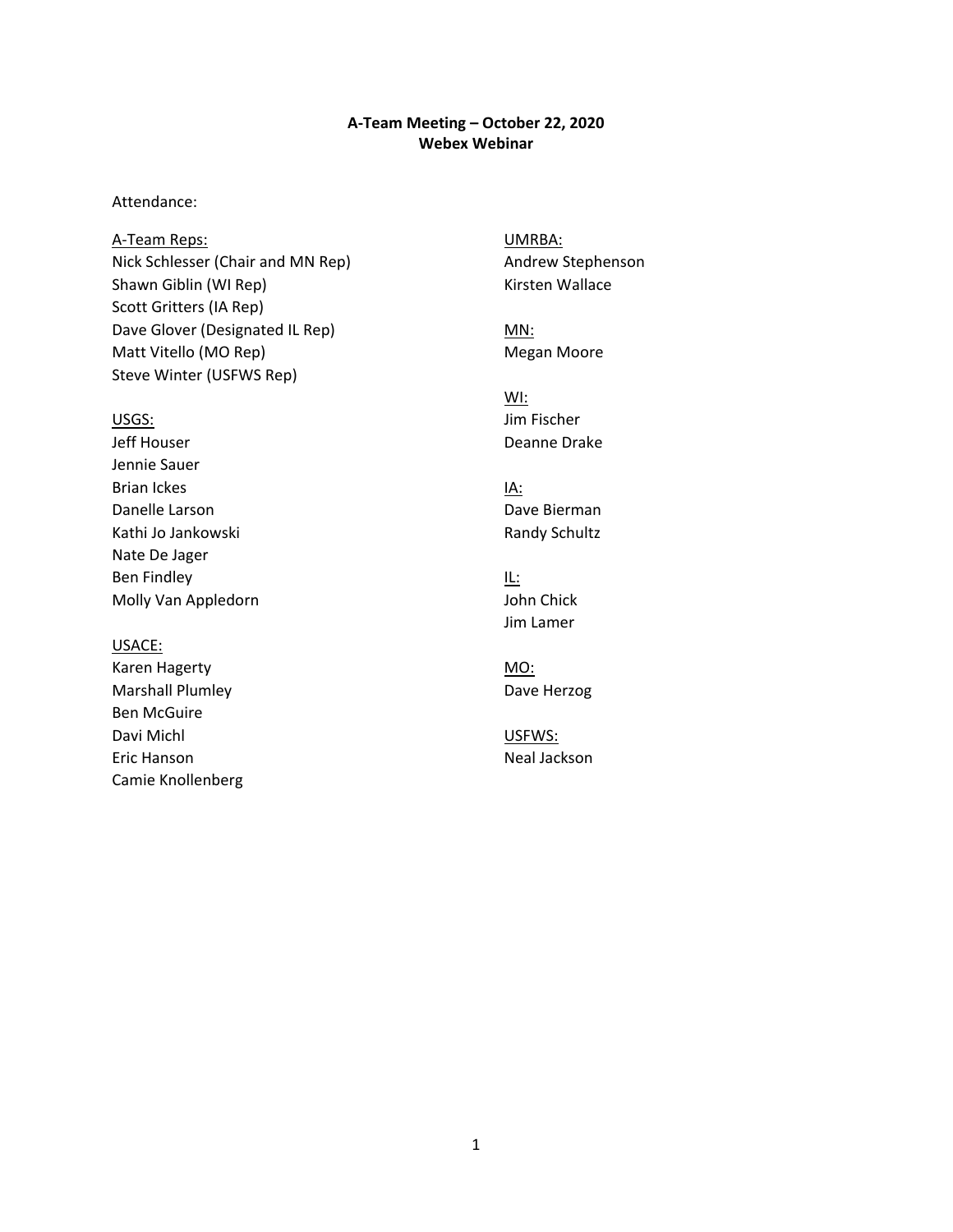Introduction and Roll Call, Nick Schlesser

Time, place, and type of next meeting and approval of July 2020 A-Team meeting minutes

Next meeting will be webinar with date determined by Doodle Poll in January

Motion to approve minutes made by Scott Gritters and Matt Vitello (second) passed with unanimous approval.

# UMRR Update from Marshall Plumley

Upcoming engagements:

UMRBA - 27 October Webinar UMRR Coordinating Committee Meeting - 28 October Webinar Discover the Illinois Waterway Forum - 29 October Webinar Bass Ponds HREP Groundbreaking - 6 November Pool 12 Forestry HREP Project Kickoff – 1-3 December Webinar

- Federal fiscal year just ended with most of money spent
- FY 20 Program --\$[33,170,000/\\$32,652,767.23](https://33,170,000/$32,652,767.23)
- McGregor Lake (MVP) Contract Awarded 28 Sep
- FY 21 Program --\$33,170,000 Pending Appropriations

#### HREP feasibility:

- Reno Bottoms (MVP) Formulating alternatives
- Lower Pool 10 (MVP) TSP Fall 2020
- Steamboat (MVR) Routing final packet to MVD for signatures
- Pool 12 Forestry (MVR) 1 3 December kickoff meeting (Marshall is excited about the 1<sup>st</sup> forestry centric project)
- Yorkinut (MVS) Completed Chapters 1&2; Existing structures survey completed. H&H modeling initiated.
- Oakwood Bottoms (MVS) DQC completed. Preparing for public review. Preparing for ATR.

HREP Design/Construction:

- Harpers Slough (MVP) FY21 Award
- Bass Ponds (MVP) Groundbreaking 6 Nov
- Keithsburg Stage II Design 100% review late Oct
- Huron Island (MVR) ERDC/MVR planted aquatic vegetation on Sept 23rd
- Clarence Cannon (MVS) Ongoing construction
- Piasa & Eagles Nest Islands (MVS) FY 20 Contract Award (Sept 25th)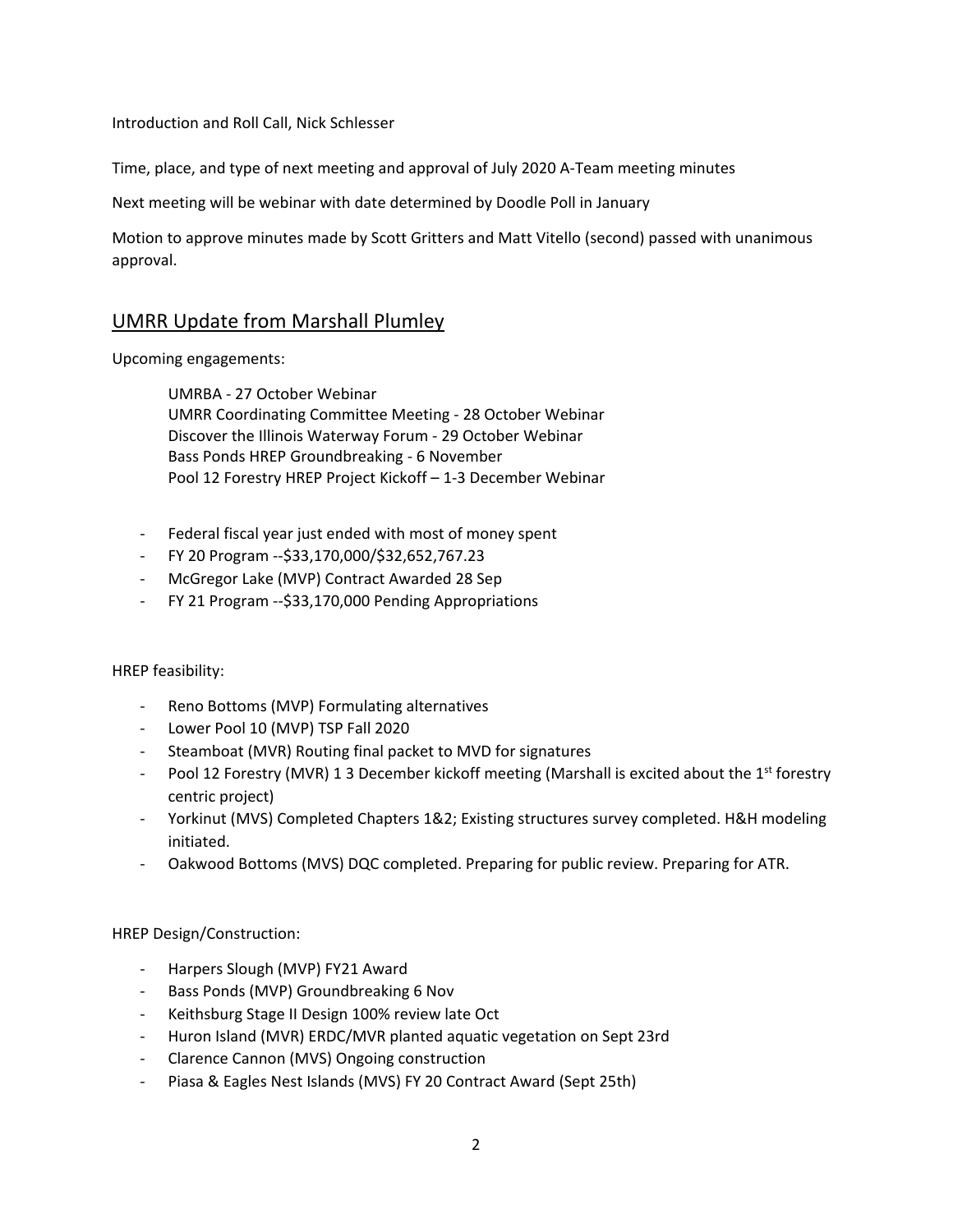#### LTRM:

- FY21 LTRM SOW and budget development complete, awaiting funds
- FY 21 UMRR Science in Support of Restoration & Monitoring SOW 95% complete
- 3rd UMRR Status and Trends report partner review draft distributed ~9 October

Karen Hagerty - \$8.8 million for LTRM and Science

- Science pot will cover overruns in LTRM
	- o IL rates have increased
	- o \$375,000 off the top of Science to cover
	- o Roughly \$2.1 million for science remaining

| <b>Budget</b>                                                                       |
|-------------------------------------------------------------------------------------|
| \$33,170,000<br>\$1,250,000<br>\$1,000,000<br>\$100,000<br>\$100,000<br>\$50,000    |
| \$10,400,000<br>\$5,000,000<br>\$3,800,000<br>\$200,000<br>\$1,125,000<br>\$275,000 |
| \$21,520,000                                                                        |
| \$7,020,000<br>\$7,125,000<br>\$7,275,000<br>\$100,000                              |
|                                                                                     |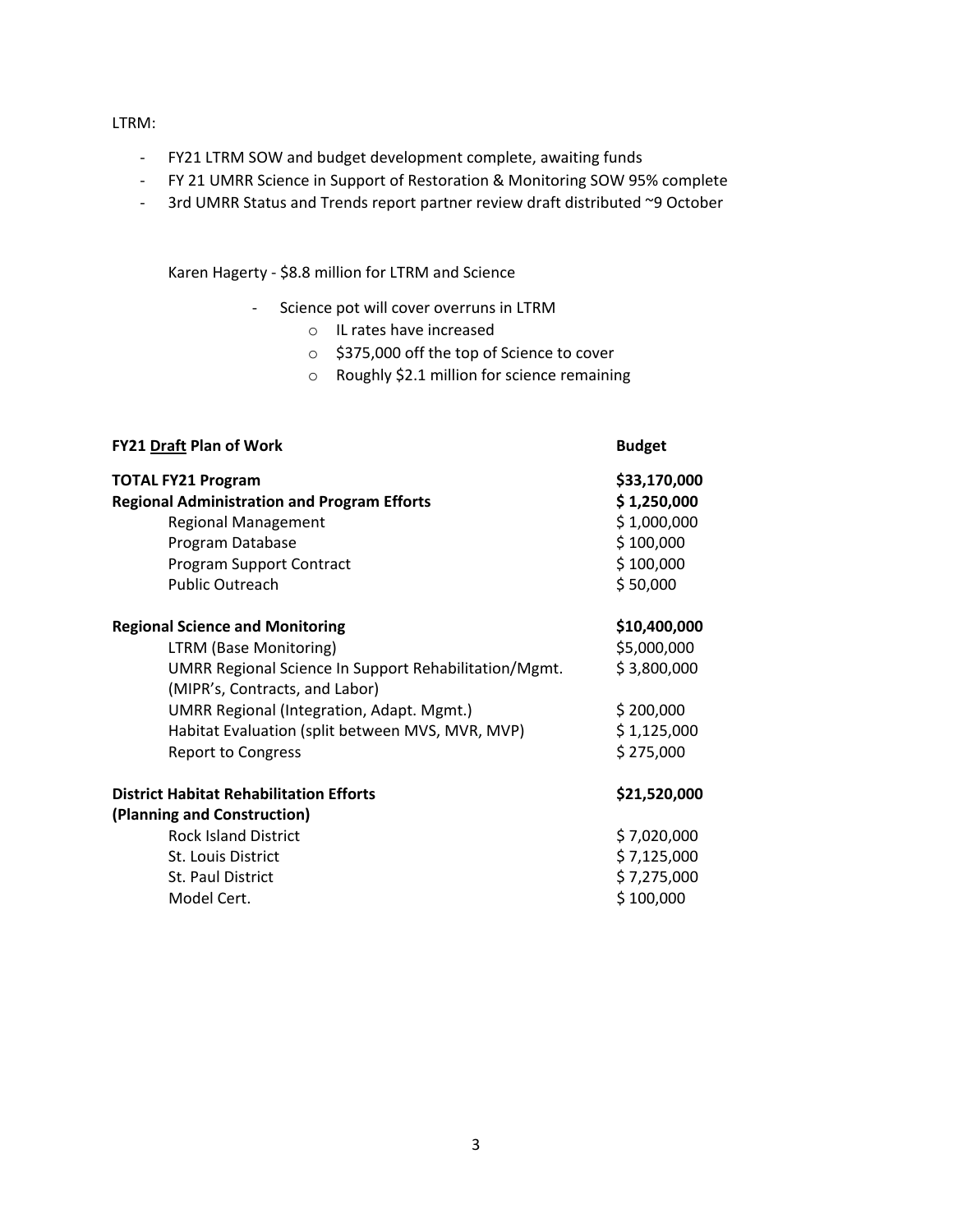Program Initiatives:

- Statements of UMRS Significance
	- o Supports report to congress
- HREP Guidance Documents
	- $\circ$  Try to address Corps focused past documents with a partnership centric approach
- 2013 UMRR Joint Charter Review
	- o Includes A-Team charter as a subset and addresses HREP portion
- 2015-2025 Strategic and Operational Plan Review
	- o Midpoint check
	- o Engage larger audience with survey questions
- 2022 Report to Congress
	- o Every 6 years
	- o Starting to gather details

# COVID Updates

#### MN

- Stay at home work orders extended to June 2021
- Require a check in with supervisor to report to work outside of your home

#### WI

- Not much change
- Stay at home for foreseeable future
- Check in with supervisor

#### IA

- Mostly work from home
- Offices are using hybrid system
- Work in pods (some groups)
- No volunteers to speak of (few)
- LTRM all in office but masked

#### IL

# Dave Glover

- Working from home 50% capacity at office
- No volunteers but few restrictions for IDNR

#### John Chick

- Safety protocol approved by Prairie Institute
- Divide station by arrival times to segregate
- Little lab work now will sort it out as it comes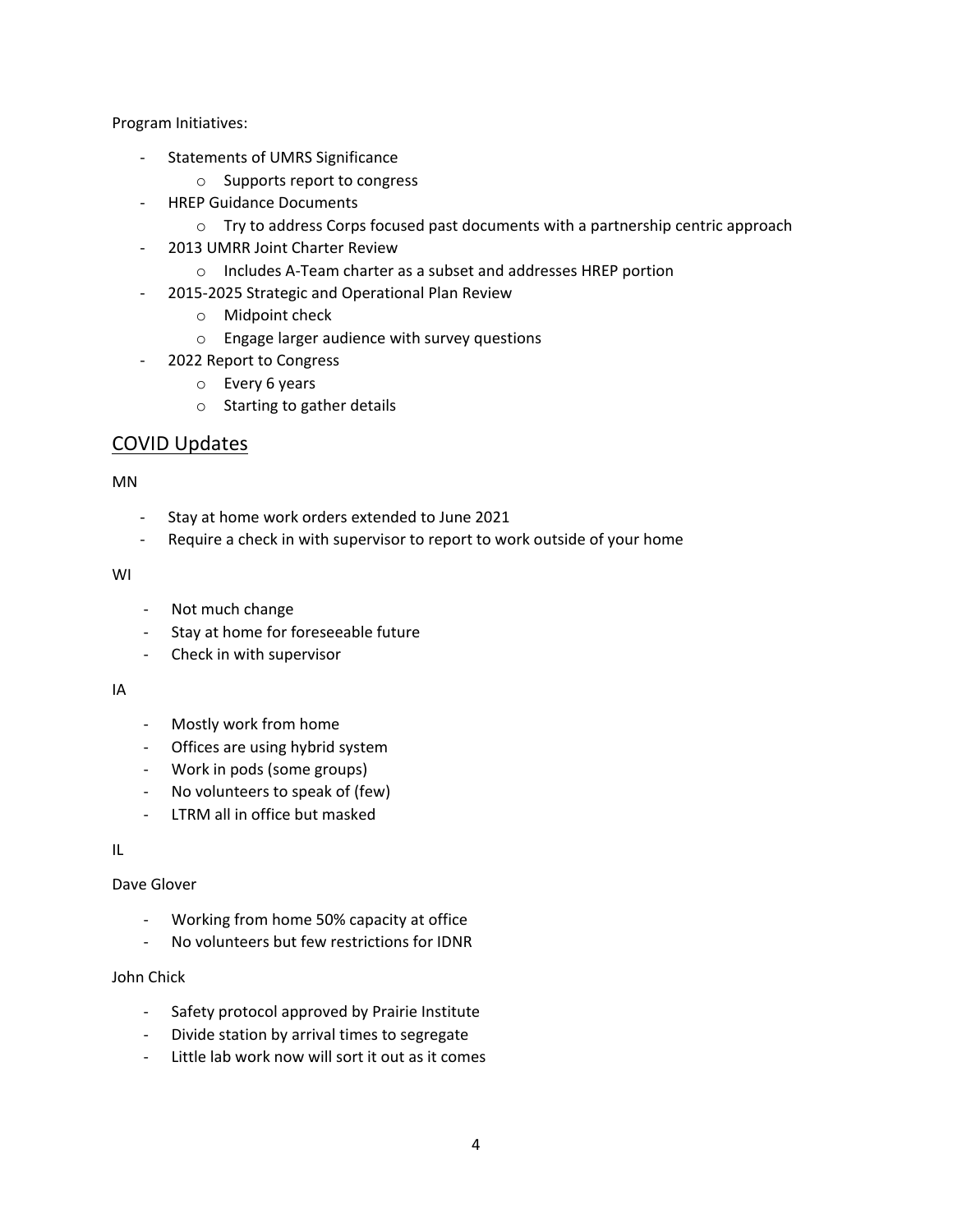#### MO

- No changes from last update
- Offices open, but 50-60% work from home

FWS

- No changes
- Primary work from home
- Rotate time in office
- 2 people per boat

#### USACE

- Rock Island More people in HQ building, but voluntary
- St Louis Phase I up to 25% in office

#### UMESC

- No changes
- Only lab folks at office
- Forms to go in or out

# Charter Review – Andrew Stephenson

Andrew provided a summary review of a survey conducted to collect input from current and past A-Team affiliated individuals about the role(s) of the A-Team past and future. (Embedded Below)



Summary\_10.22.2020

#### Questions

- Should A-Team guide LTRM vs guide science of UMRR

Shawn Giblin – Would like to see A-Team guide general science aspects.

Jennie Sauer – Focal areas are how the A-Team provides guidance for science focus

Megan Moore – Are we discussing just LTRM or science done under LTRM

Jennie Sauer – Base monitoring is well set. Initial A-Team scope was focused at base monitoring, but now components have dedicated component specialists

 Steve Winter – Not needed in day to day activities with LTRM, but never and harm in having additional resources to guide program.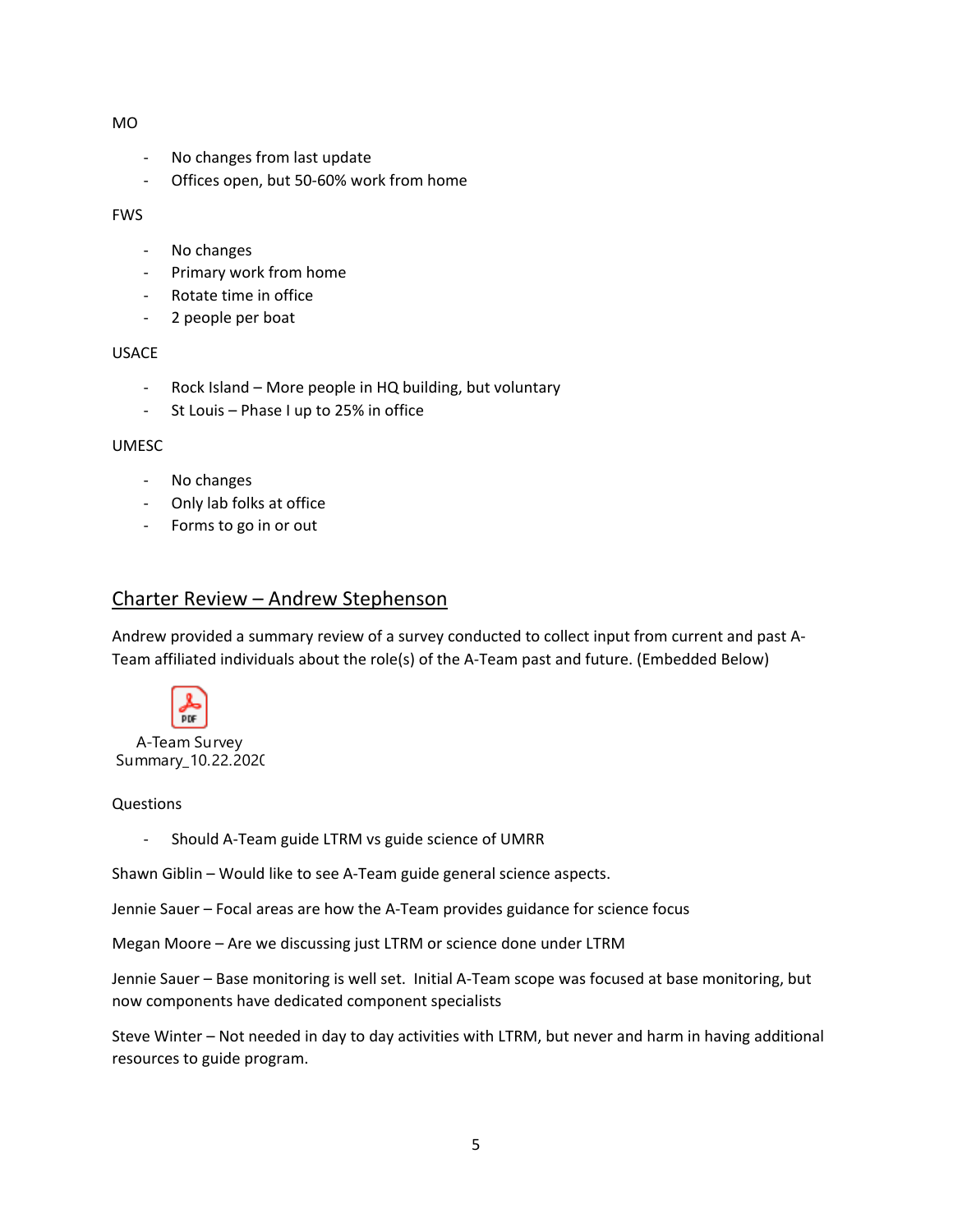Karen Hagerty -- Draft WRDA language for increased funding may need input from A-Team on how to use money – (new components, crews, etc.)

Jeff Houser – A-Team would be a critical aspect in any expansion

#### Discussion of Charter Language

Nick Schlesser – Some initial thoughts from my review

- 1) Do we need to add text related to a secretary position to assist with minutes (had discussed incoming chair position be tasked with this responsibility to help current chair)
- allows for quorum to be determined as a percentage of those representatives present likely 2) Do we need to change NRCS and EPA listings because of lack of involvement? (language that make this unnecessary)

Karen Hagerty – Change "or" to "and" on  $1<sup>st</sup>$  slide discussion point

### Comparison to Past Roles

Andrew Stephenson – A-Team role has matured. In past focused around major funding decisions (see slides in embossed PDF)

 agencies from UMRR CC where higher level staff are more engaged Nick Schlesser – Support of upper level agency staff for A-Team could be encouraged by input to those

Matt Vitello – I wear both hats (A-Team and UMRR CC) and am generally against A-Team involvement in budgetary decisions.

 Unknown – Would functions not included in the charter be addressed by the switch in language on the first slide

Jennie Sauer – All issues fall under general category of guiding science

Shawn Giblin – Agree that a broad writing of charter is the appropriate approach

 invasive species) Karen Hagerty – Emerging contaminants is a fine line between EPA role and monitoring role (like with

Nate De Jager – Getting at linkage between A-Team and UMRBA instead of A-Team and scientists

- States driving changes in HREPs to tackle new issues
- What level are we talking about affecting

John Chick – typical projects fish and habitat related may need to address topics like contaminants

Nick Schlesser – Would a language change from the first slide address this?

Jennie Sauer – when I use the term LTRM I mean the whole of science in the UMRR.

Andrew Stephenson – when continuing we may need to tease science and LTRM apart more on future slides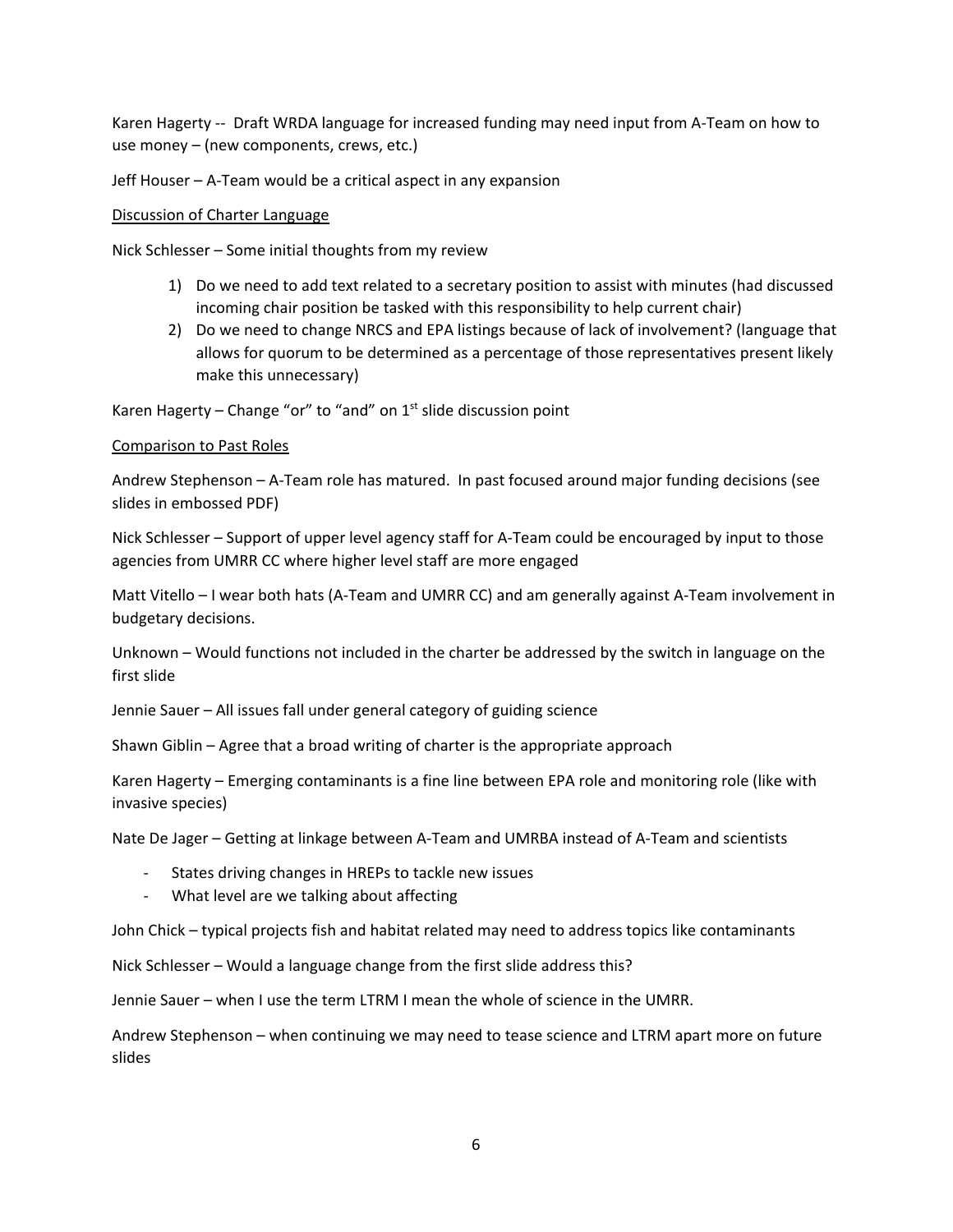For example adaptive management

- In strategic plan but more unclear about how it would apply to A-Team
- Would "science" allow A-Team to discuss adaptive management?

To address the Missed Opportunities slide from the A-Team review:

Jeff Houser: After STII the post mortem from the A-Team was a source for STIII

Karen Hagerty – We consciously continue to improve science ranking process with each round.

Shawn Giblin – also disagree that Status and Trends was a missed opportunity

 Andrew Stephenson -- 18 individuals took the A-Team survey. It was distributed to the A-Team list and was requested to be forwarded to others with experience

Karen Hagerty – HREP prioritization typically falls under the river teams

Nick Schlesser—Agree same people are often doing the job twice on different groups

Marhsall Plumley – Agree A-Team Reps are already involved through the river teams

Steve Winter – Don't think the A-Team needs to review HREPs. Would only add complexity.

Andrew Stephenson – could be involved in incorporating science into fact sheets

Scott Gritters – Didn't look at missed opportunities as ongoing when I took the survey – many have since been corrected.

Jeff and Jennie – Meetings would be very different if there was extensive public participation in them

Nick Schlesser -- Does the A-Team need to reach out to US EPA and NRCS?

On the Roles slide in presentation use "And" instead of "or"?

Karen Hagerty – explicitly should be "and"

Jennie Sauer – "Guide UMRR LTRM and science"

Kirsten Wallace – Might be language in strategic plan to look at.

Jim Fisher – USGS provides 'guidance" use "advise" instead.

Language is a general placement no specific location

Karen Hagerty -- Suggest including a paragraph on purpose at the beginning of the charter

- Expand to include other science etc.
- Place to really state why we are a body and what we do

Nick Schlesser – I Like that a lot.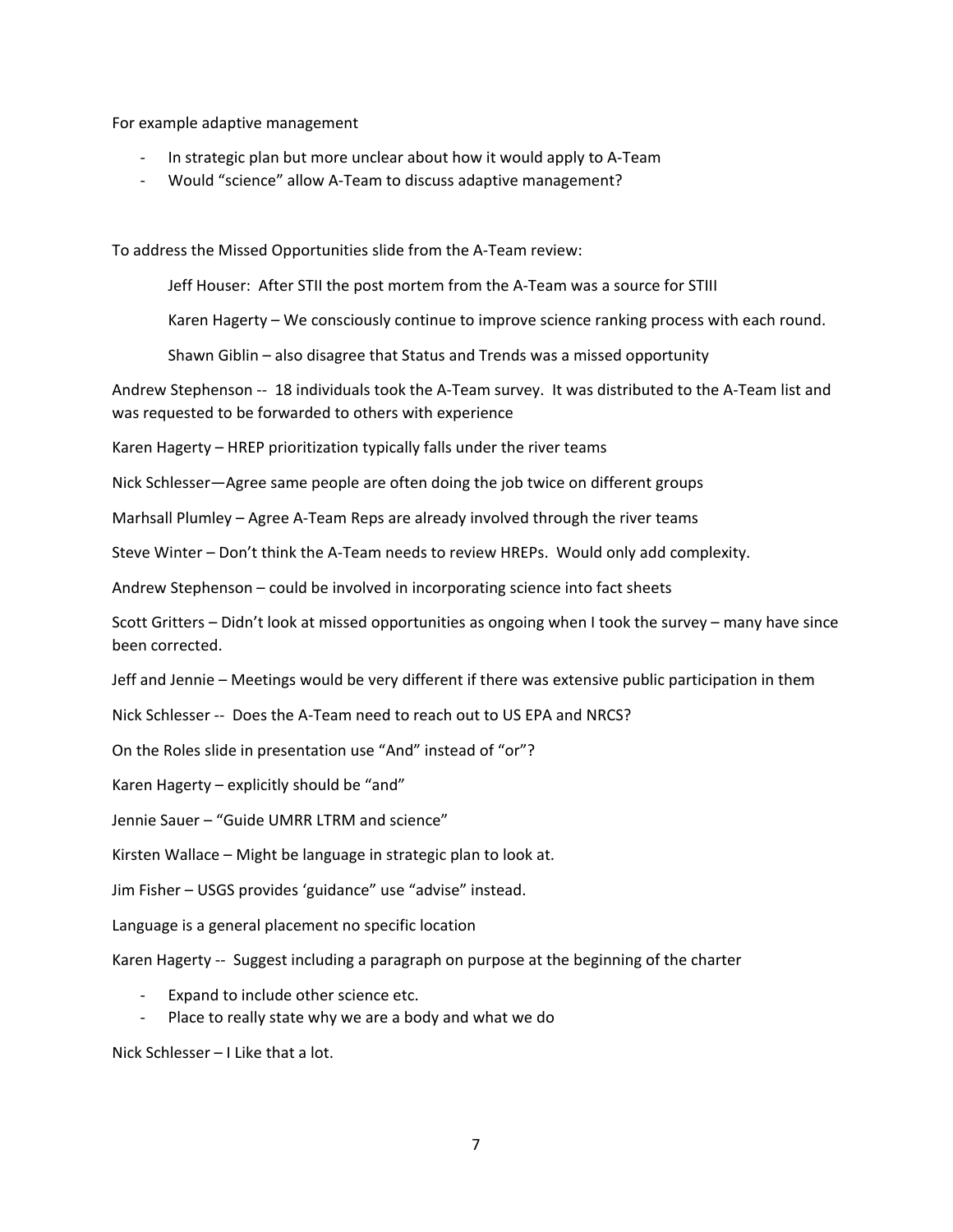Karen Hagerty – add "other activities identified in the UMRR-CC strategic plan" to address comment by Kirsten

Unknown – Do river teams have public participation?

Marshall – river teams have a once a year forum for public input

 Megan Moore – concern about opening up A-Team meetings involving a review of use of Tax Payer money for science

Shawn and Jim – more of a listening session plus a science 101 on river functions

Kirsten Wallace – Attendees found value in attending listening sessions

- Maybe A-Team should recommend a forum be held by UMRR or UMRBA
- "What is desired future condition?" as the theme question

 Nick Schlesser, Jennie Sauer, Jeff Houser, and Karen Hagerty will meet before upcoming meeting to draft new charter language with the following goals:

- Change initial paragraph as described by Karen
- Review website section, but no need to remove references to the website
- Add "other activities identified in UMRR-CC strategic plan"
- Don't strike point 6, but perhaps change language from regular meeting to listening session.

# Status and Trends III - Jeff Houser

- All A-Team got the draft document
- Please provide 1 set of comments representing each agency
- If possible comments should be submitted as a Word document referencing line numbers rather than in the document itself
- Most interested on comments on flow, representation of data, etc.
- Expertise to flesh out management implications particularly useful
- Report is formatted in three tiers
	- o Lvl 1 High Level Where things are changing and how
	- o Lvl 2 Summary Box Nutshell summary (not formatted yet)
	- o Lvl 3 High Detail Main text

#### Summary Tables

1<sup>st</sup> broad contexts of things that follow

2 types of assessment (Objective Assessment and Judgement Assessment)

Shawn Giblin – Confused with judgement assessments

Jeff Houser – Maybe should incorporate in text to prevent confusion

Shawn Giblin – Difficult to interpret colors on tables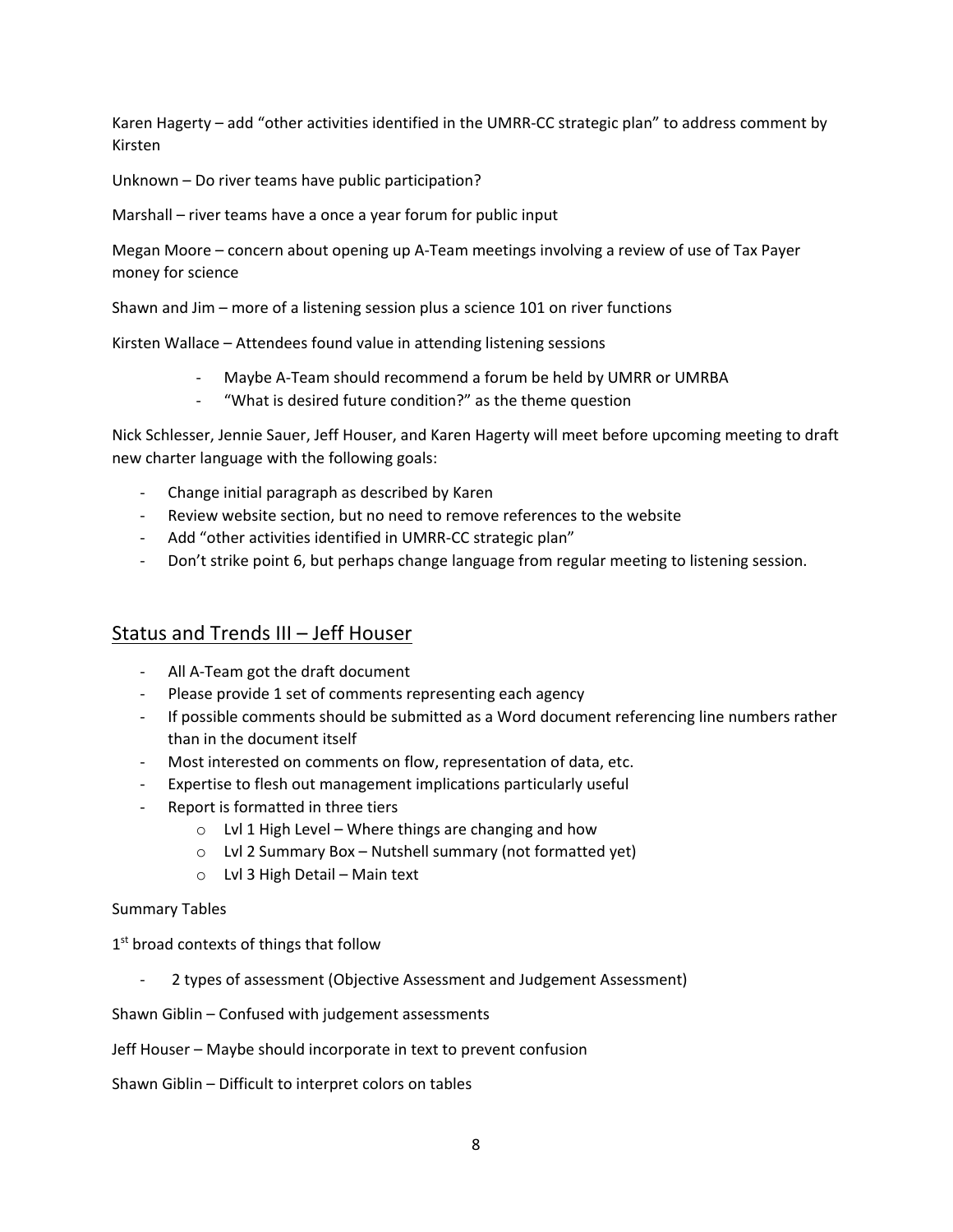Kirsten Wallace – White color worked for her

Jeff Houser – Similar to ecosystem structure and function by Nate De Jager

Don't want to invest a lot of time in judging everything

Scott Gritters – Already using the ST3 draft to answer questions

Karen Hagerty – Like the judgement assessments, important step towards desired future conditions

 Nick Schlesser – Concerned about confusion between colors and values (potentially related to typo in draft)

Jeff Houser -- Inclined to remove judgement assessments.

Nick Schlesser -- What is the interpretation of the grey sections on the vegetation tables?

Danelle Larson – They represent unknown values due to no LTRM sampling

Shawn Giblin – Judgement assessments P4 and P8 decreasing phosphorous but listed as improved even though on impaired waters list.

Jeff Houser – Improved does not equal good. Just moving in right direction.

- Always asked to rank as good, fair, poor etc.
- Even halfway step of improving or degrading is difficult

Jennie Sauer – For full report don't look at format, but for tables format comments are welcome.

Kathy Jo Jankowski – Table describes trends NOT status

Nate De Jager – Contiguous floodplain lake color may be wrong

- Can have opposing views on judgement based on reviewers

Jeff Houser – Chapter 10 organized around 2 tables

Going to think over ideas for now.

Nick Schlesser – I will distribute any additional changes to Chapter 10 as Jeff provides them.

Timeline – Nov 6<sup>th</sup> deadline for comments

Shawn Giblin – Could we delay comment deadline to November  $10^{th}$ ?

Jeff Houser – Send comments to Jennie by November 13<sup>th</sup> earlier is better.

#### Macroinvertebrate Sampling Update – Shawn Giblin

Shawn Giblin – Group assembled with members from each state

-No  $1<sup>st</sup>$  meeting held yet

Jennie Sauer – Side channel proposal will do some invertebrate sampling work. UWL is looking at mayfly emergence (Dr. Ross Vandervorst spp?)